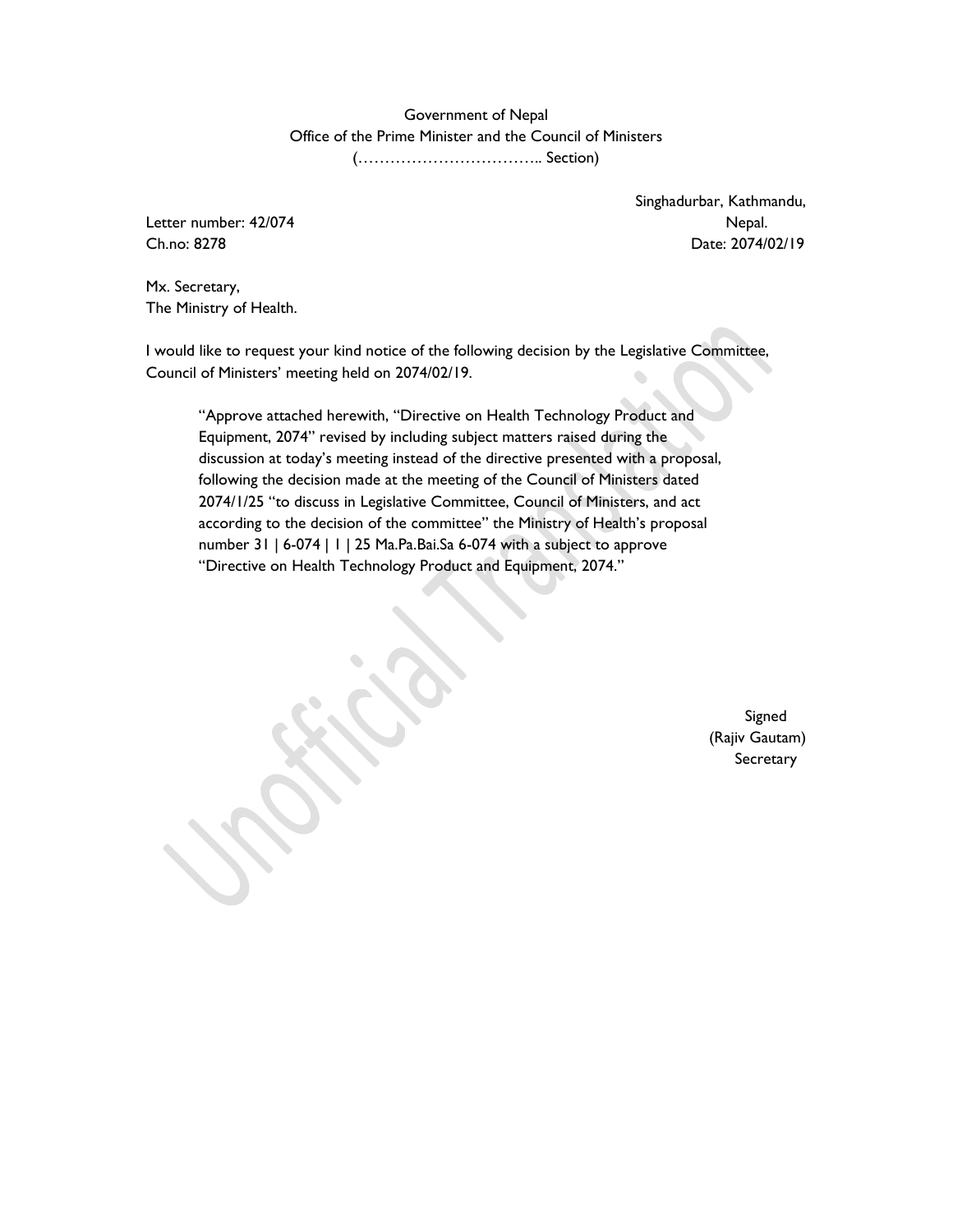# DIRECTIVE ON HEALTH TECHNOLOGY PRODUCT AND EQUIPMENT

Since it is desirable to assure the quality of production, export, import or sales and distribution of a Health Technology Product and Equipment, and manage work and action related to their effective monitoring and inspection, the Government of Nepal has made the following directive exercising the rights given by Good Governance (Management and Operations) Act, 2064, Section 45.

#### 1. Short Title and Commencement:

- (1) The name of this directive is, "Directive on Health Technology Product and Equipment, 2074."
- (2) This directive shall come into effect 91 days after the approval by the Government of Nepal.
- 2. Definitions: In this directive, unless the subject or the context leads to mean otherwise:
	- (A) "Drugs Advisory Council" means the Drugs Advisory Council as per Drugs Act, 2035, Section 3.
	- (B) "Drugs Advisory Committee" means the Drugs Advisory Committee as per Drugs Act, 2035, Section 4.
	- (C) "Certificate" means the certificate granted as per Section 4 or 5.
	- (D) "Health Technology Product or Equipment" means those product and equipment as listed in Schedule-1.
	- (E) "Ministry" means the ministry under the Government of Nepal looking after subject related to health.
	- (F) "Department" means the Department of Drug Administration.
	- (G) "Recommendation Letter" means the letter of recommendation issued to export or import Health Technology Product or Equipment according to Section 3.

#### 3. Recommendation Letter Should be Taken:

- (1) A person wanting a Recommendation Letter to establish an industry for the production of a Health Technology Product or Equipment or export or import such a product and equipment, must submit an application to the Department in the format according to Schedule-2 for the establishment of a Health Technology Product or Equipment industry, and that according to Schedule-3 for the export or import of such a product or equipment.
- (2) If there is any application received as per Sub-section (1) to the Department, the Department shall inquire such application and issue a Recommendation Letter to the applicant in the format according to Schedule-4 for the establishment of an industry for the production of the Health Technology Product or Equipment, and according to Schedule-5 for the export or import of such a product and equipment.
- 4. Health Technology Product and Equipment Must be Registered:
	- (1) Prior to the sales and distribution of a Health Technology Product or Equipment inside Nepal, a person who produces or imports such a product or equipment inside Nepal, must submit an application to the Department in the format according to Schedule-6.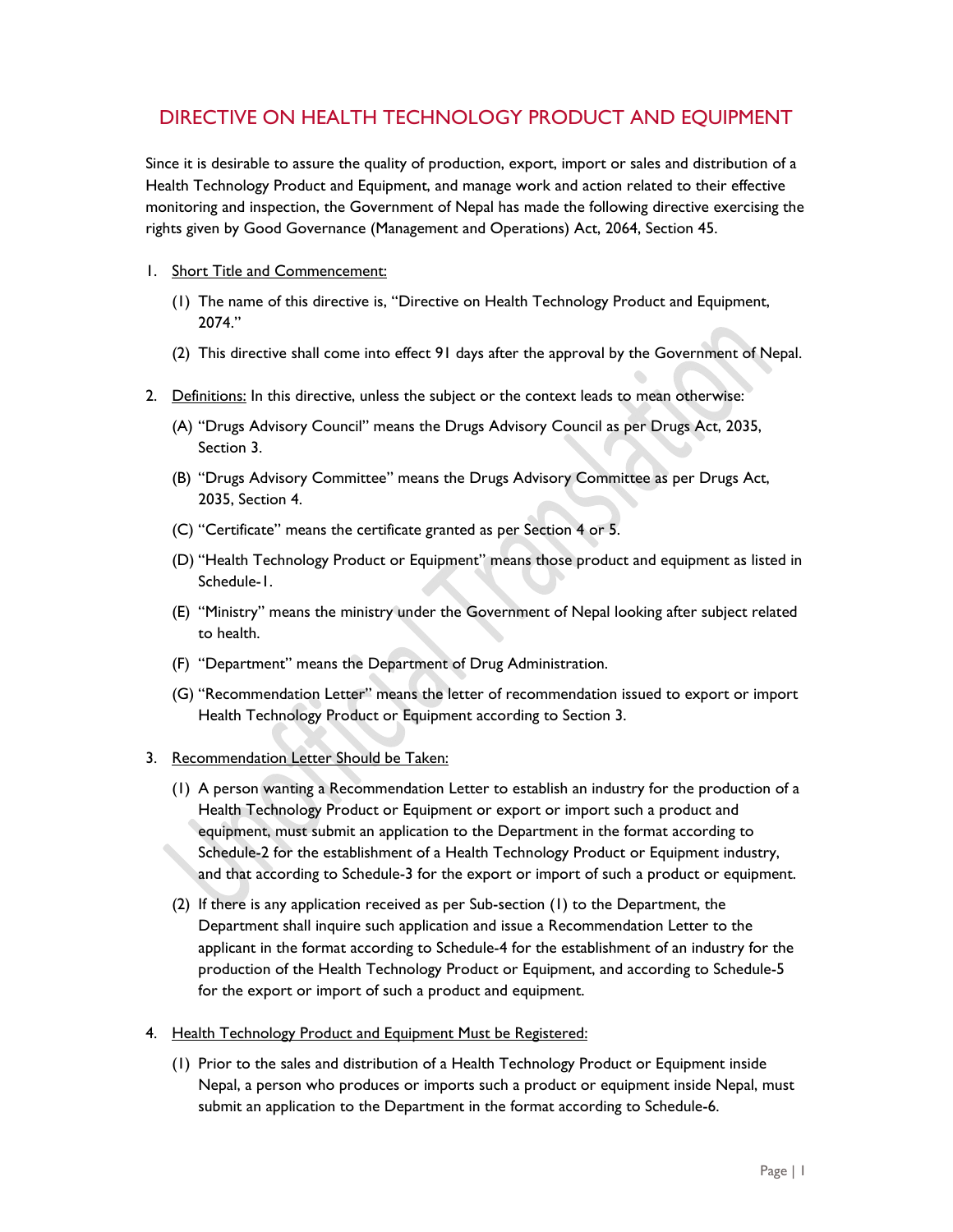- (2) If an application is received as per Sub-section (1), the Department shall inquire whether or not the Health Technology Product or Equipment mentioned in the application meet the national standard according to Section 8.
- (3) If, following the inquiry as per Sub-section (2), the mentioned Health Technology Product or Equipment meets the national standard, the Department shall register such a product or equipment and issue a registration-certificate according to Schedule-7 to the concerned person.

#### 5. Sales Centre, Firm and Shop Must be Registered:

- (1) A person who wishes to retail or wholesale a Health Technology Product or Equipment by opening a sales centre, firm or shop must submit an application to the Department in the format according to Schedule-8 to register such a sales centre, firm or shop.
- (2) If an application is received as per Sub-section (1), the Department shall register the sales centre, firm or shop and issue a certificate in the format according to Schedule-9 to the applicant.

#### 6. Validity and Renewal of Recommendation Letter and Certificate:

- (1) The validity of a Recommendation Letter and Certificate shall be one year from the date of receipt of such Recommendation Letter and Certificate.
- (2) A person who wishes to have a Recommendation Letter or Certificate renewed must submit an application to the Department for the renewal of such Recommendation Letter or Certificate one month prior to the end of validity according to Sub-section (1).
- (3) If an application is received as per Sub-section (2), the Department shall renew the Recommendation Letter or Certificate following a necessary inquiry.
- 7. Record Must be Maintained: The Department must keep an up-to-date record of the Recommendation Letter and Certificate issued according to this directive.

#### 8. Determine National Standard:

- (1) The Department shall determine a national standard of a Health Technology Product or Equipment.
- (2) While determining a national standard as per Sub-section (1) criteria determined by World Health Organisation for a Health Technology Product or Equipment shall be used.
- (3) In an event that criteria as per Sub-section (2) are unavailable, a national standard for Health Technology Product or Equipment shall be determined according to the existing international norms.
- (4) While determining a national standard as per this Section, effect and risk on human and animal health must also be considered.
- 9. Must be in Line with National Standard: Any Health Technology Product or Equipment produced, imported and sold and distributed inside Nepal must be according to the national standard as per Section 8.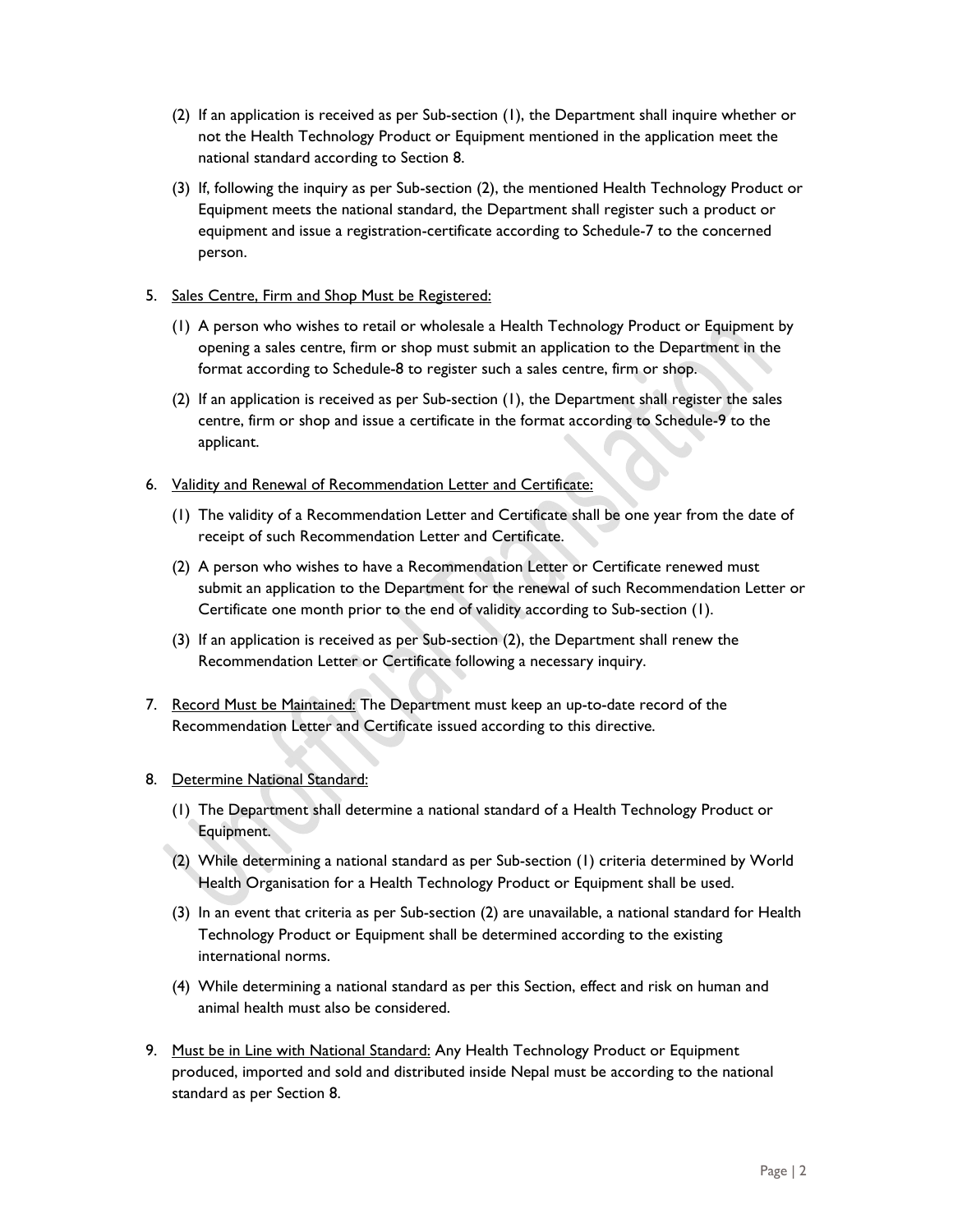- 10. Quality Testing:
	- (1) The National Bureau of Standards & Metrology under the Ministry of Industry shall carry out testing with regards to whether or not the quality of a Health Technology Product or Equipment is as per the national standard set according to Section 8.
	- (2) If a quality testing according to Sub-section (1) cannot be carried out, such a product or equipment shall be tested by National Medicine Laboratory under the Department or by National Public Health Laboratory.
	- (3) If a quality testing according to Sub-section (1) and (2) cannot be done, the quality of such a product and equipment shall be tested by a laboratory of international standard determined by the Department on the recommendation of the Drugs Advisory Council or the Drugs Advisory Committee.
- 11. Not Allowed to Produce or Import:
	- (1) A Health Technology Product or Equipment that does not meet a quality standard as per the national standard according to Section 8 cannot be produced or imported inside Nepal.
	- (2) A Health Technology Product or Equipment that has already been used once in any country, is old, repaired or rebuilt cannot be imported or have it imported inside Nepal.
- 12. Allowed to Export or Import Through an Agent: A person receiving a Recommendation Letter to export and import can export and import a Health Technology Product or Equipment through own's authorized agent.

Explanation: For the purpose of this Section, an "Authorized Agent" means an individual registered with the Department as own's agent by a person who has received a Recommendation Letter according to Section 3 for the export or import of a Health Technology Product or Equipment.

- 13. Allowed to Set Maximum Retail Price: The Department shall fix a maximum retail price of a Health Technology Product or Equipment according to a consultation from the Drugs Advisory Council or an advice from the Drugs Advisory Committee, and based on a priority.
- 14. Allowed to Take Service Fee and Charge: The Department may collect fees charged as per existing law while issuing a Recommendation Letter or Certificate.
- 15. Testing Charge: If a Health Technology Product or Equipment needs any testing according to this directive, costs incurred for such testing shall be borne by the person who produces or imports such a product or equipment.
- 16. Allowed to Monitor and Inspect:
	- (1) The Department must routinely monitor and inspect the production, export, import, as well as sales and distribution of a Health Technology Product or Equipment.
	- (2) For monitoring and inspecting as per Sub-section (1), the Department may determine the monitoring and inspection priority order of a Health Technology Product or Equipment according to the advice from the Drugs Advisory Committee.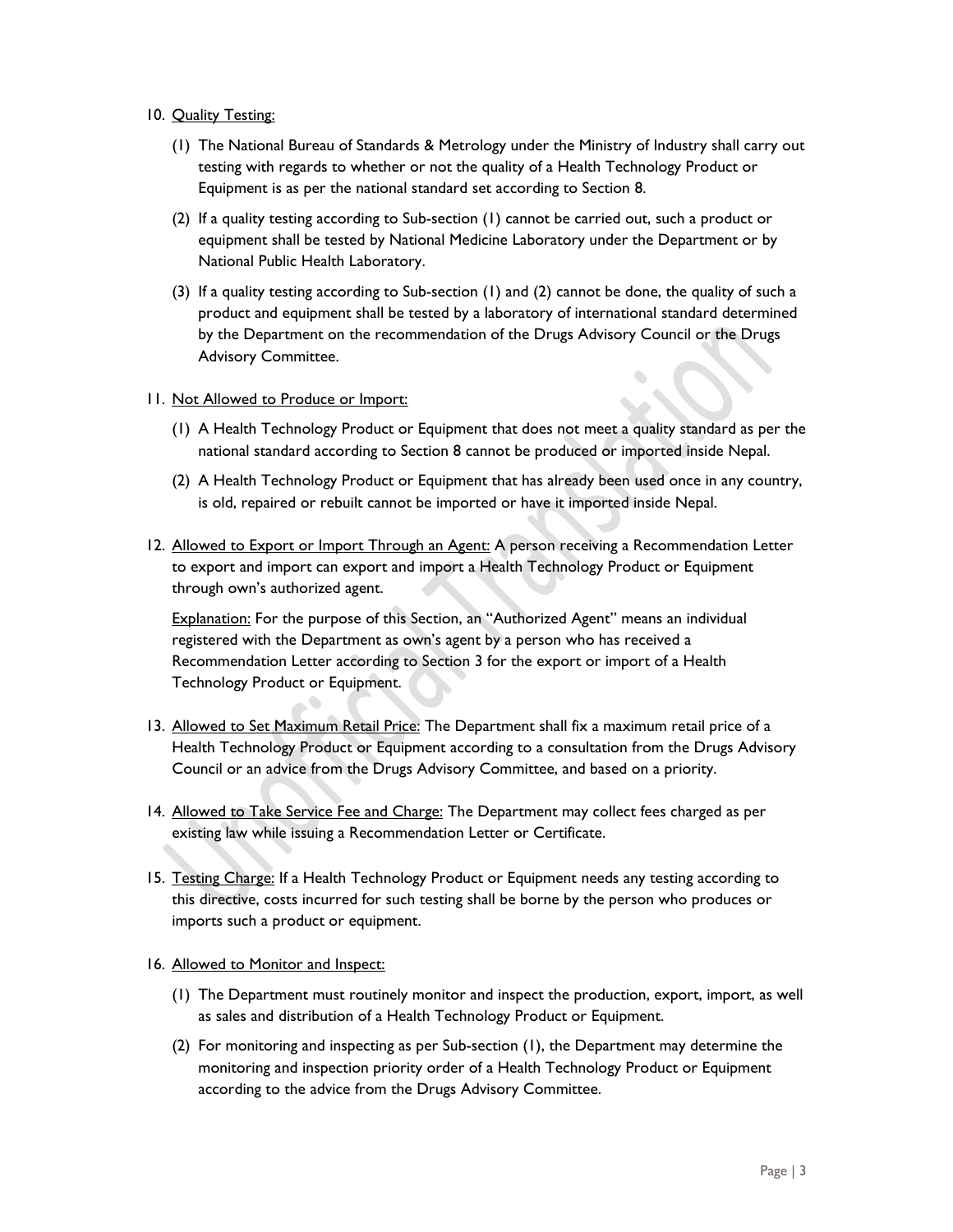- 17. Action as per Existing Laws:
	- (1) Action as per existing laws shall be taken against a person operating contrary to this directive.

۹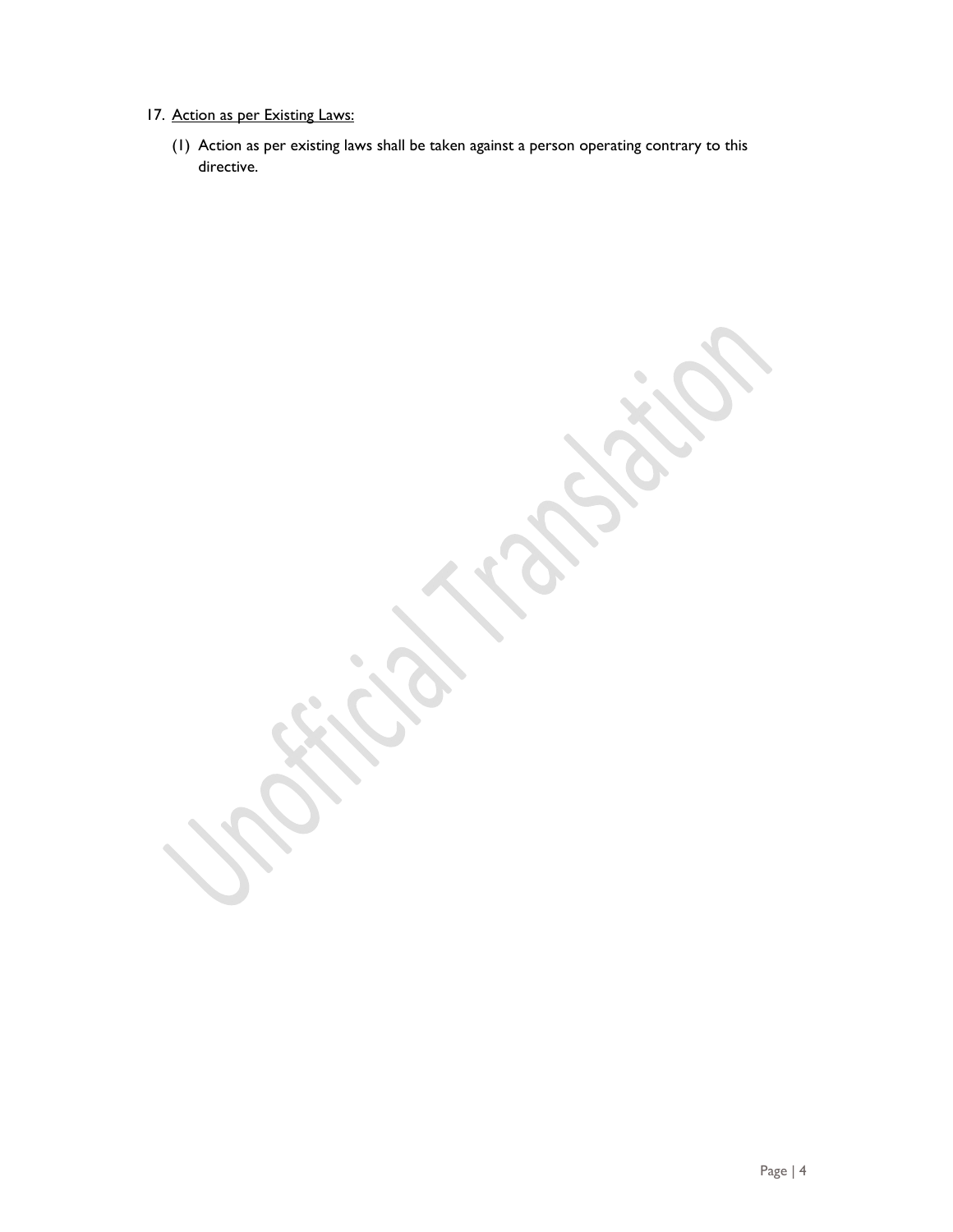# SCHEDULE-1 [Related to Section 2, Sub-section (D)]

#### *Health Technology Product and Equipment (HTP)*

- 1. Medical non-durables and consumables: Examples: surgical commodities (gauge, bandages, cottons, surgical gloves, catheters, disposable syringes, sutures and catguts, dental fixtures, etc.)
- 2. Optical appliances. Spectacles, contact lens/solution, sunglasses, intraocular lens, etc.
- 3. Orthopedic and prosthetic implants/instruments; Examples: Artificial limb, implants like prosthesis, screw plate, nail, rod, orthopedic instruments.
- 4. Medical devices (durables): Examples: Heart valve, pacemaker, stents, catheter.
- 5. Medical equipment (life-saving and rehabilitation products): Examples: ventilator, defibrillator, anesthesia machine, oxygen concentrator, walker, wheelchairs, crutches and other rehabilitation aid products, physiotherapy equipment.
- 6. Medical equipment (invasive diagnostic: Examples: ultrasound, MRI, endoscopy.
- 7. Medical devices and reagents (radio-imaging and radiotherapy): Example: X-ray, CT scan, C-arm. Other medical equipment: Examples: ECG, EMG, etc.
- 8. Laboratory equipment, reagents and kits for in-vivo and in-vitro tests, at pathological: Examples: ELISA reader, HPLC, infrared spectrophotometer, UV spectrophotometer, pH meter, etc.
- 9. Laboratory equipment, reagents and kits for in-vivo and in-vitro tests, at pharmaceutical laboratories: Examples: ELISA reader, HPLC, infrared spectrophotometer, UV spectrophotometer, pH meter, etc.
- 10. In-vivo and in-vitro diagnostic chemicals, reagents and kits.
- 11. Nutritional/food supplements not regulated by Drugs Act or Food Act like multivitamins, multiminerals, antioxidants, etc.
- 12. Common pharmaceutical products for oral and topical use not regulated by Department of Drug Administration (DDA) as over-the-counter (OTC) medicines.
- 13. Cosmetic items though are not health products: They can be hazardous to health. Examples: materials used for beautification, cosmetic and toiletries, ornaments with molybdenum, arsenic and heavy metal contamination.
- 14. Supportive devices, accessories and consumables for medical equipment: Examples: ECG paper, ultrasound paper, x-ray film, x-ray chemicals, back-up UPS for medical devices, stabilizer back-up for medical devices, lead glass, lead sheet to protect from radiation hazards, etc.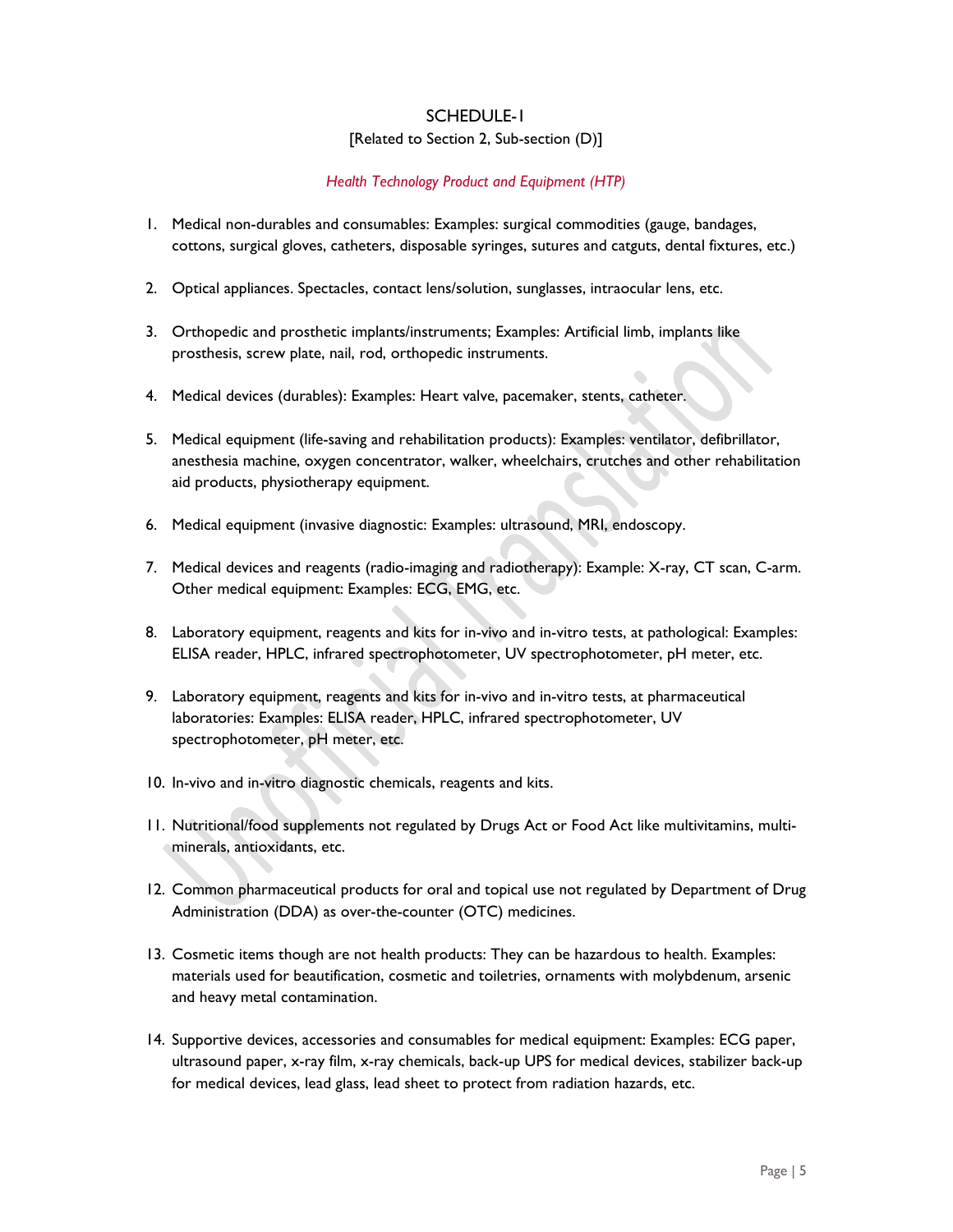- 15. Radioisotopes and accessories for nuclear medicines.
- 16. Blood and blood components, blood bags, test list/reagent, chemical, instruments, storage and component separate device/machine/equipment, etc.
- 17. Home health care product like glucometer, pregnancy test kit, BP monitors, thermometer, etc.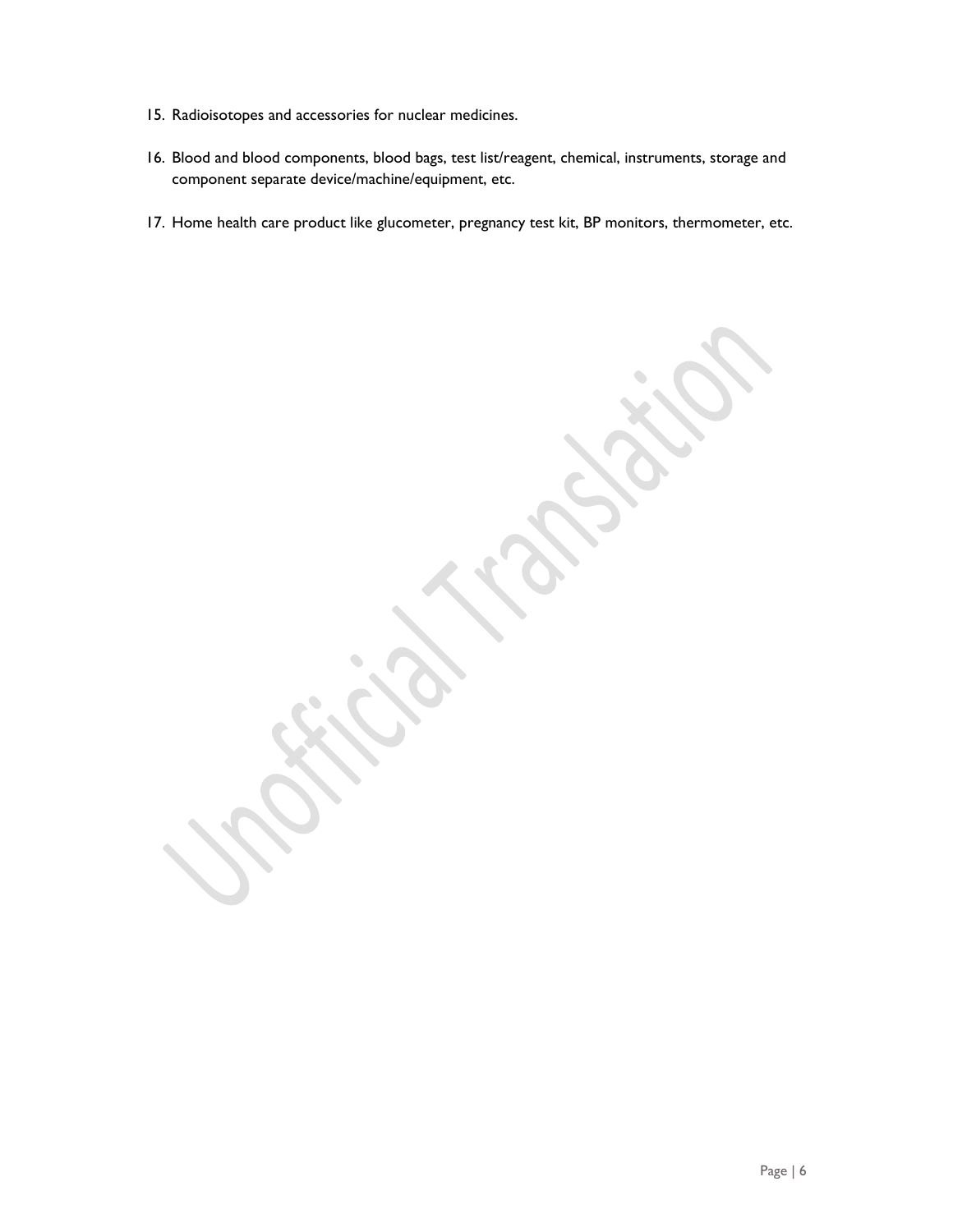# SCHEDULE-2 [Related to Section 3, Sub-section (1)]

### *Application Format for the Recommendation Letter for the Establishment of a Health Technology Product or Equipment Industry*

Mx. Director General, Department of Drug Administration.

# Subject: To Receive Recommendation Letter for the Establishment of a Health Technology Product or Equipment Industry.

Dear Sir/Madam,

 Since it is my/our intention to establish the following industry for Health Technology Products or Equipment, I/we submit an application with the following details for a Recommendation Letter in accordance with the Directive on Health Technology Product or Equipment, 2074, Section 3, Sub-section (1).

- 1. Proposed Health Technology Product or Equipment Industry's:
	- (A) Name:
	- (B) Location for establishment: (give details of the district, name of municipality or rural municipality and ward no.)
	- (C) Estimated capital and its source:
	- (D) Report on preliminary study regarding the establishment attached or not?
	- (E) Project map showing area of establishment attached or not?
- 2. Detail of the Health Technology Product or Equipment to be Produced by the Proposed Industry:
	- (A) Detail of necessary raw materials and their source:
	- (B) If machinery is required, then its detail as much as possible:
	- (C) Detail of the building or house where the Industry is to be established:

Applicant's, - Signature: Name, Surname: Address: Date: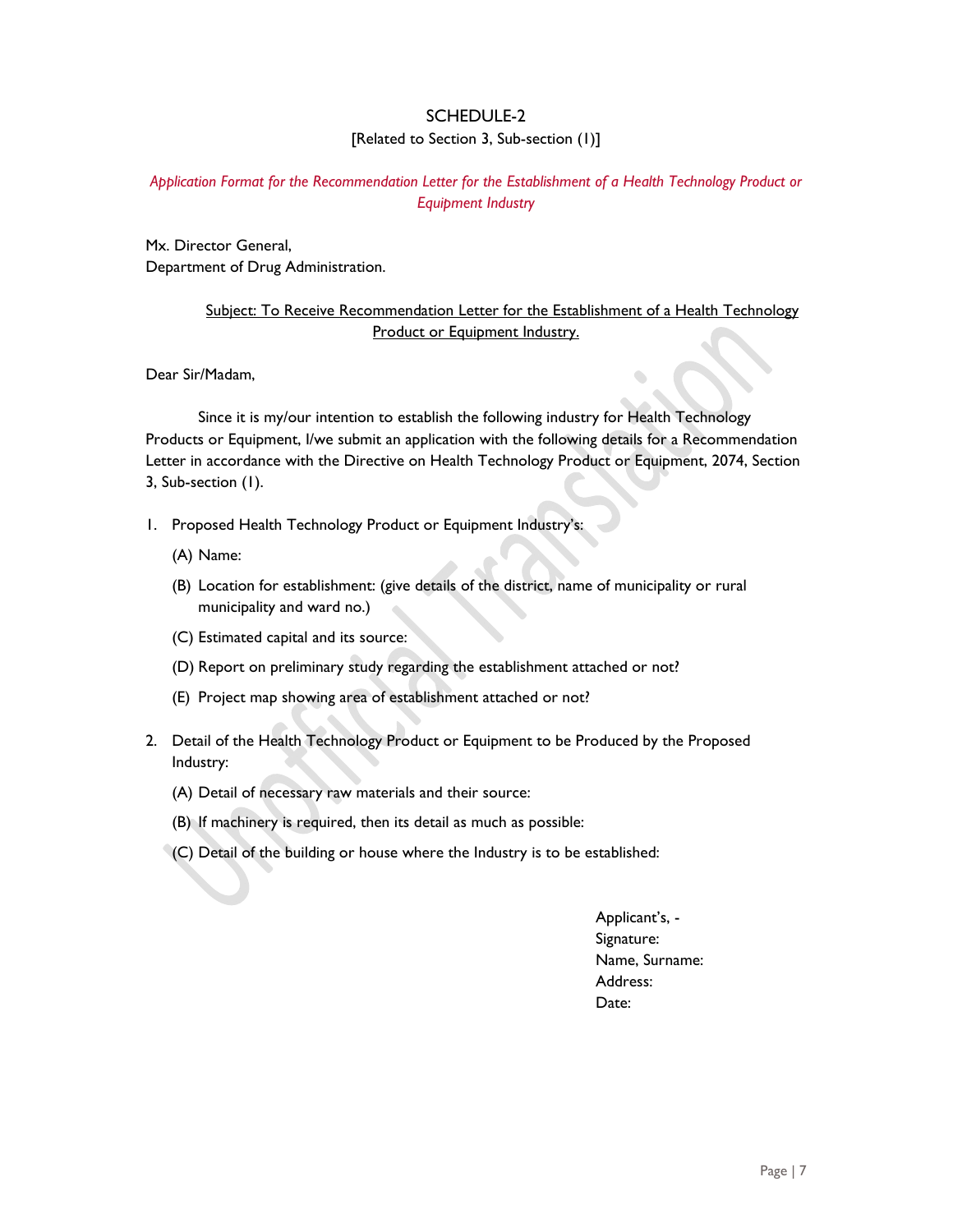# SCHEDULE-3 [Related to Section 3, Sub-section (1)]

#### *Application Format for the Recommendation Letter for the Export or Import of the Health Technology Product or Equipment*

Mx. Director General, Department of Drug Administration.

Dear Sir/Madam,

 Since wanting to receive a Recommendation Letter for the export or import of the following Health Technology Product or Equipment, I/we submit this application in accordance with the Directive on Health Technology Product or Equipment, 2074, Section 3, Sub-section (1).

Detail of Health Technology Product or Equipment Wanting to Export or Import:

| S.<br>No. | <b>Name</b> | Form/Type | Manufacturing<br><b>Country</b> | <b>Exporting</b><br><b>or</b><br><b>Importing</b> | Quantity | Remarks |
|-----------|-------------|-----------|---------------------------------|---------------------------------------------------|----------|---------|
|           |             |           |                                 | <b>Country</b>                                    |          |         |
|           |             |           |                                 |                                                   |          |         |
| າ         |             |           |                                 |                                                   |          |         |
|           |             |           |                                 |                                                   |          |         |
| 4         |             |           |                                 |                                                   |          |         |
| 5         |             |           |                                 |                                                   |          |         |
| 6         |             |           |                                 |                                                   |          |         |
|           |             |           |                                 |                                                   |          |         |

Applicant's, - Signature: Name, Surname: Address: Date: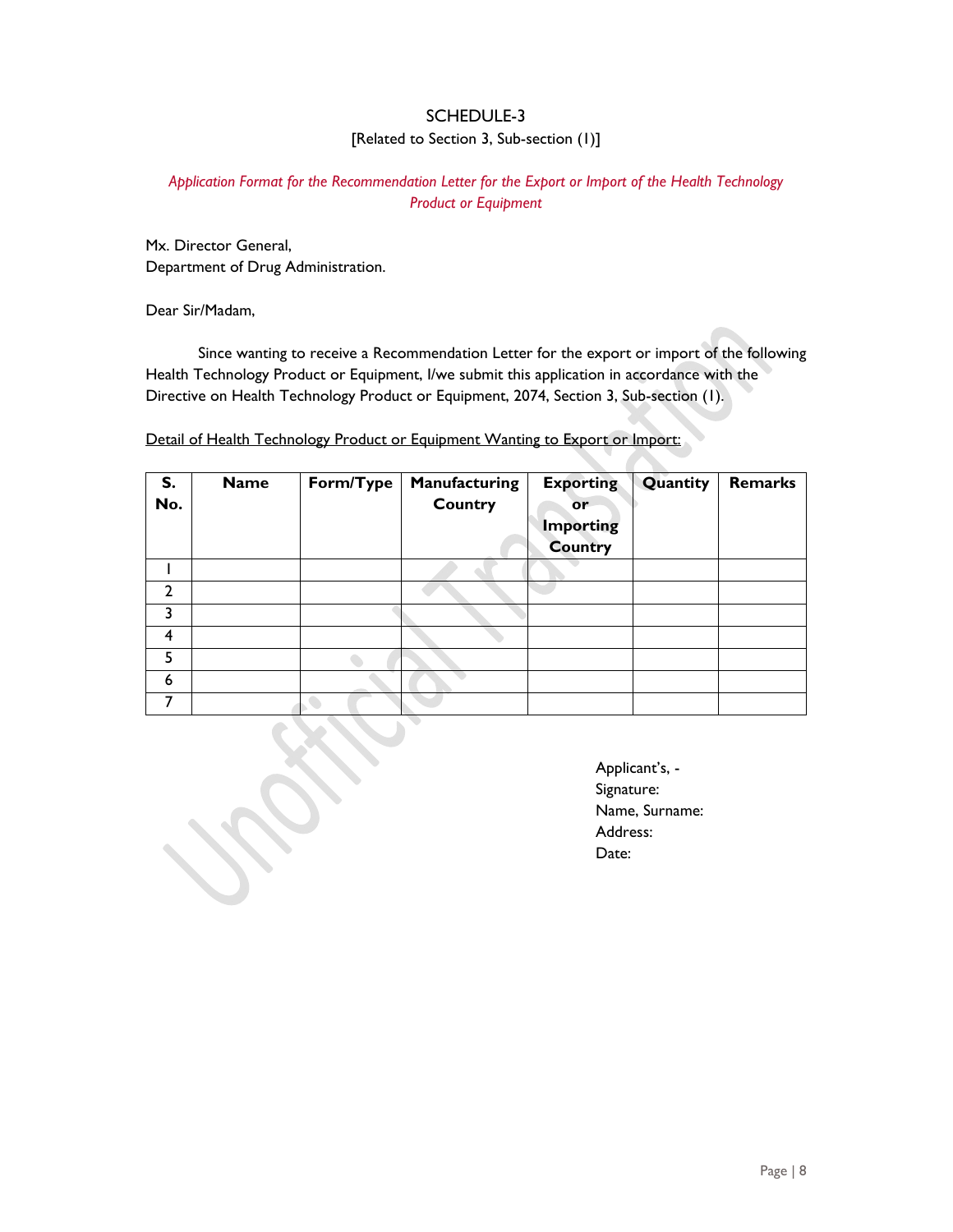# SCHEDULE-4 [Related to Section 3, Sub-section (2)]

#### *Format for the Recommendation Letter for the Establishment of the Health Technology Product or Equipment Industry*

### Government of Nepal Ministry of Health Department of Drug Administration

 This Recommendation Letter has been issued showing the following details to establish the following Health Technology Product or Equipment industry in accordance with the Directive on Health Technology Product or Equipment, 2074, Section 3, Sub-section (2).

- 1. Health technology product or equipment industry recommended to be established:
	- (A) Name:
	- (B) Location for establishment:
	- (C) Estimated capital:
- 2. Detail of the Health Technology Product or Equipment to be produced by the industry:

| Name | Form/Type | Remarks |
|------|-----------|---------|
|      |           |         |

T.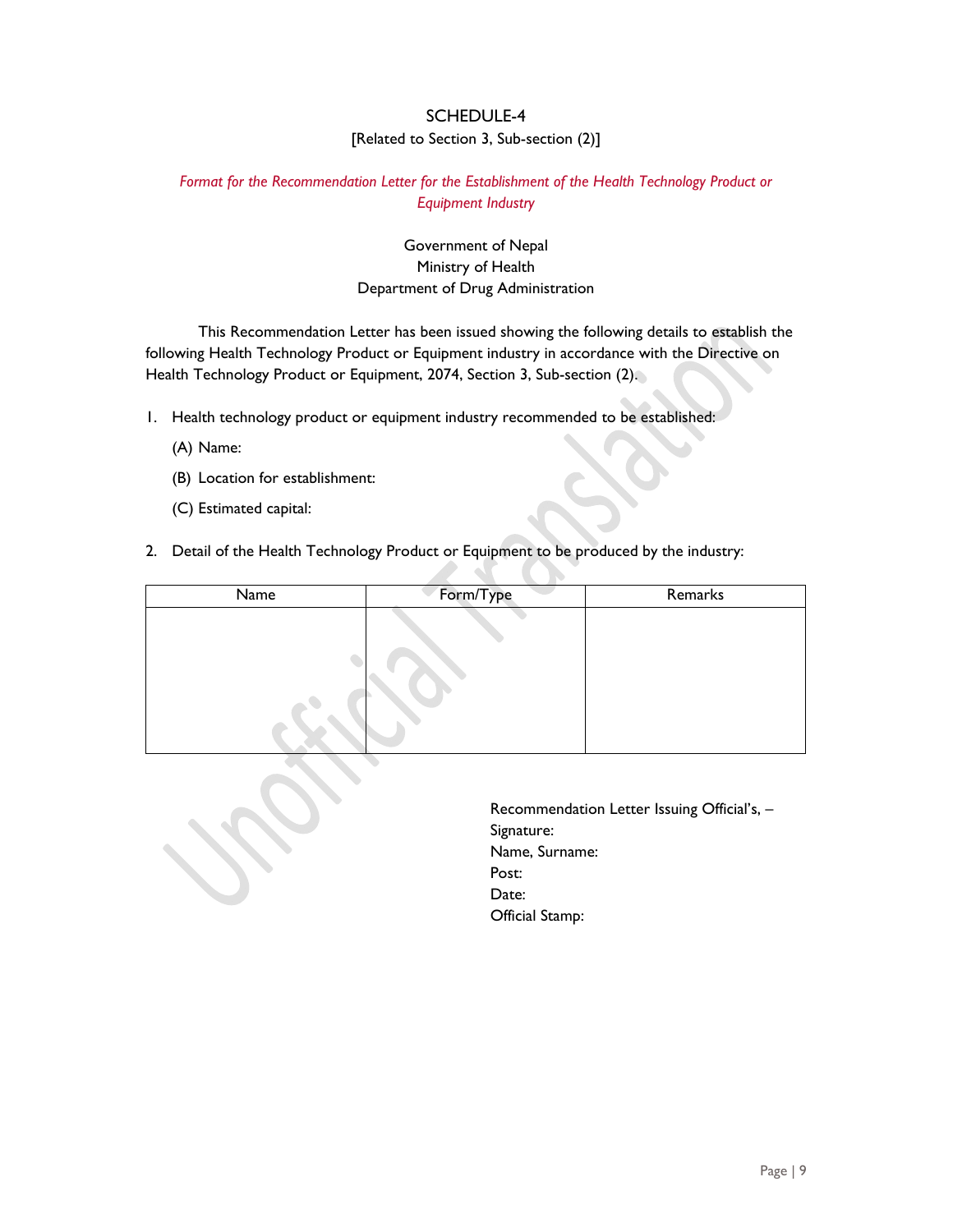# SCHEDULE-5 [Related to Section 3, Sub-section (2)]

### *Format for the Recommendation Letter for the Export/Import of the Health Technology Product or Equipment*

# Government of Nepal Ministry of Health Department of Drug Administration

 This Recommendation Letter has been issued showing the following detail for the export/import of the Health Technology Product or Equipment in accordance with the Directive on Health Technology Product or Equipment, 2074, Section 3, Sub-section (2).

Detail of Health Technology Product or Equipment Recommended to be Exported/Imported:

| S.<br>No. | <b>Name</b> | Form/Type | <b>Manufacturing</b><br><b>Country</b> | <b>Exporting or</b><br><b>Importing</b><br><b>Country</b> | Quantity | Remarks |
|-----------|-------------|-----------|----------------------------------------|-----------------------------------------------------------|----------|---------|
|           |             |           |                                        |                                                           |          |         |
|           |             |           |                                        |                                                           |          |         |
|           |             |           |                                        |                                                           |          |         |
|           |             |           |                                        |                                                           |          |         |

Recommendation Letter Issuing Official's, – Signature: Name, Surname: Post: Date: Official Stamp: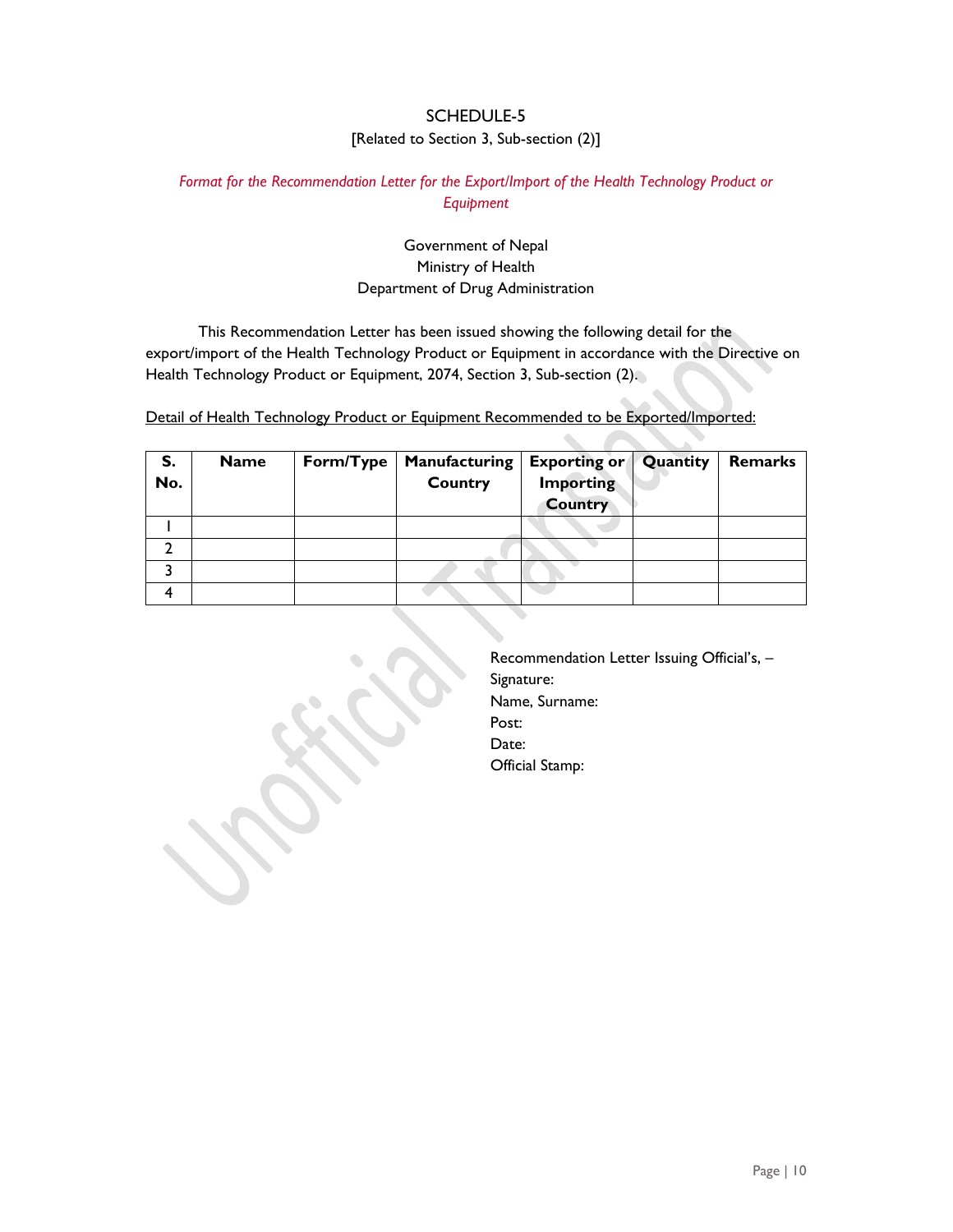# SCHEDULE-6 [Related to Section 4, Sub-section (1)]

### *Application Format for the Certificate for the Sales and Distribution of the Health Technology Product or Equipment*

Mx. Director General, Department of Drug Administration.

Dear Sir/Madam,

 Since wanting to receive a Certificate for the sales and distribution of the following Health Technology Product or Equipment, I/we submit this application showing the following detail in accordance with the Directive on Health Technology Product or Equipment, 2074, Section 4, Subsection (1).

Detail of Health Technology Product or Equipment Wanting to Sale and Distribute:

| S.  | <b>Name</b> | Form/Type | Remarks |
|-----|-------------|-----------|---------|
| No. |             |           |         |
|     |             |           |         |
|     |             |           |         |
|     |             |           |         |
|     |             |           |         |
|     |             |           |         |
| 6   |             |           |         |
|     |             |           |         |

Applicant's, – Signature: Name, Surname: Address: Post: Date: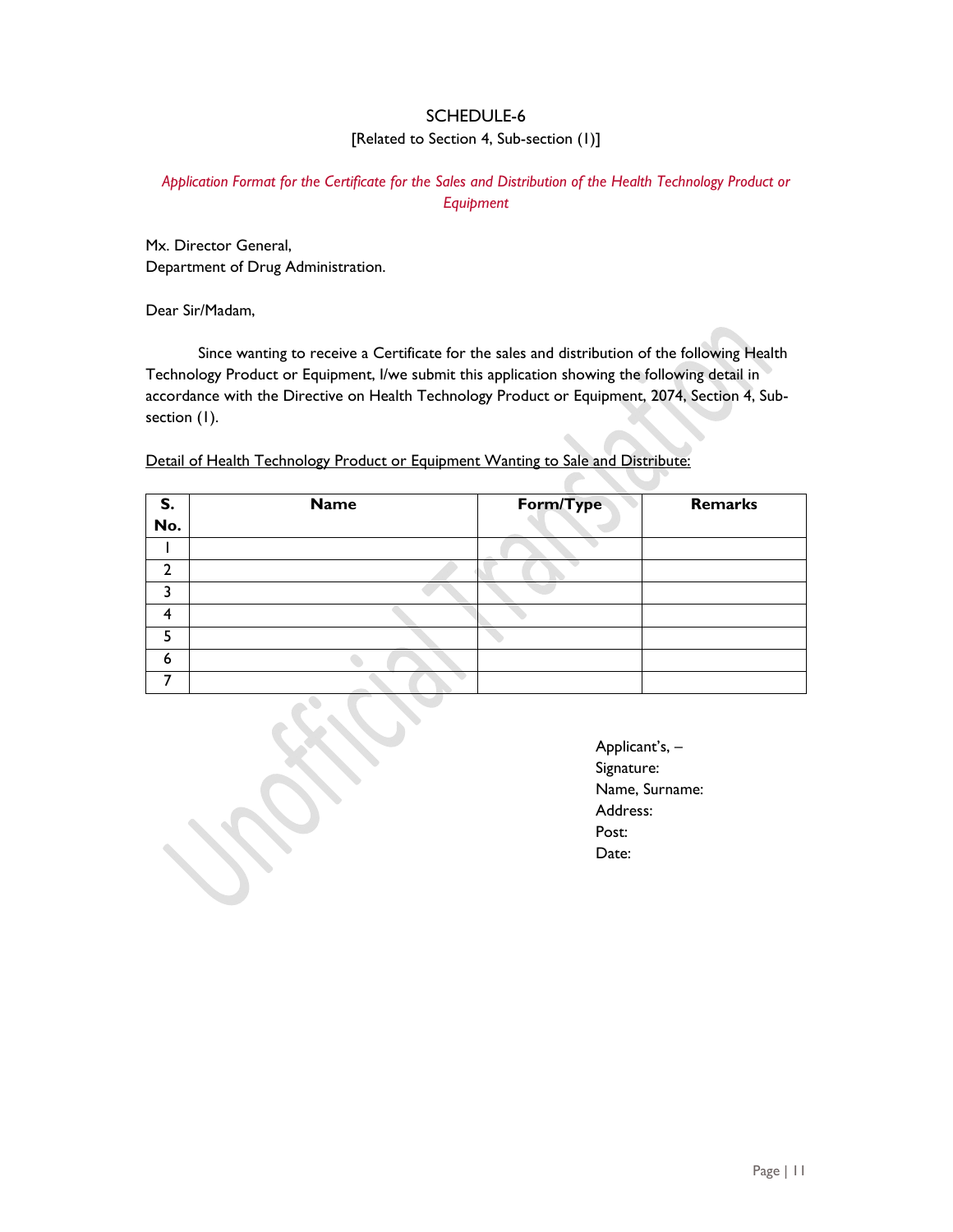# SCHEDULE-7 [Related to Section 4, Sub-section (3)]

*Format for the Certificate for the Sales and Distribution of the Health Technology Product or Equipment* 

### Government of Nepal Ministry of Health Department of Drug Administration

#### Certificate for the Sales and Distribution of the Health Technology Product or Equipment

 The registration-certificate, showing the following detail, has been issued as per the Directive on Health Technology Product or Equipment, 2074, Section 4, Sub-section (3) after conducting necessary inquiry on the application received on the date ………………… to receive a Certificate for the purpose of the sales and distribution of the Health Technology Product or Equipment.

| S.  | <b>Name</b> | Form/Type | Remarks |
|-----|-------------|-----------|---------|
| No. |             |           |         |
|     |             |           |         |
| า   |             |           |         |
| י   |             |           |         |
| Δ.  |             |           |         |
| г   |             |           |         |
| 6   |             |           |         |
|     |             |           |         |

Detail of Health Technology Product or Equipment Registered for Sales and Distribution:

Certificate Issuing Official's, – Signature: Name, Surname: Post: Date: Official Stamp: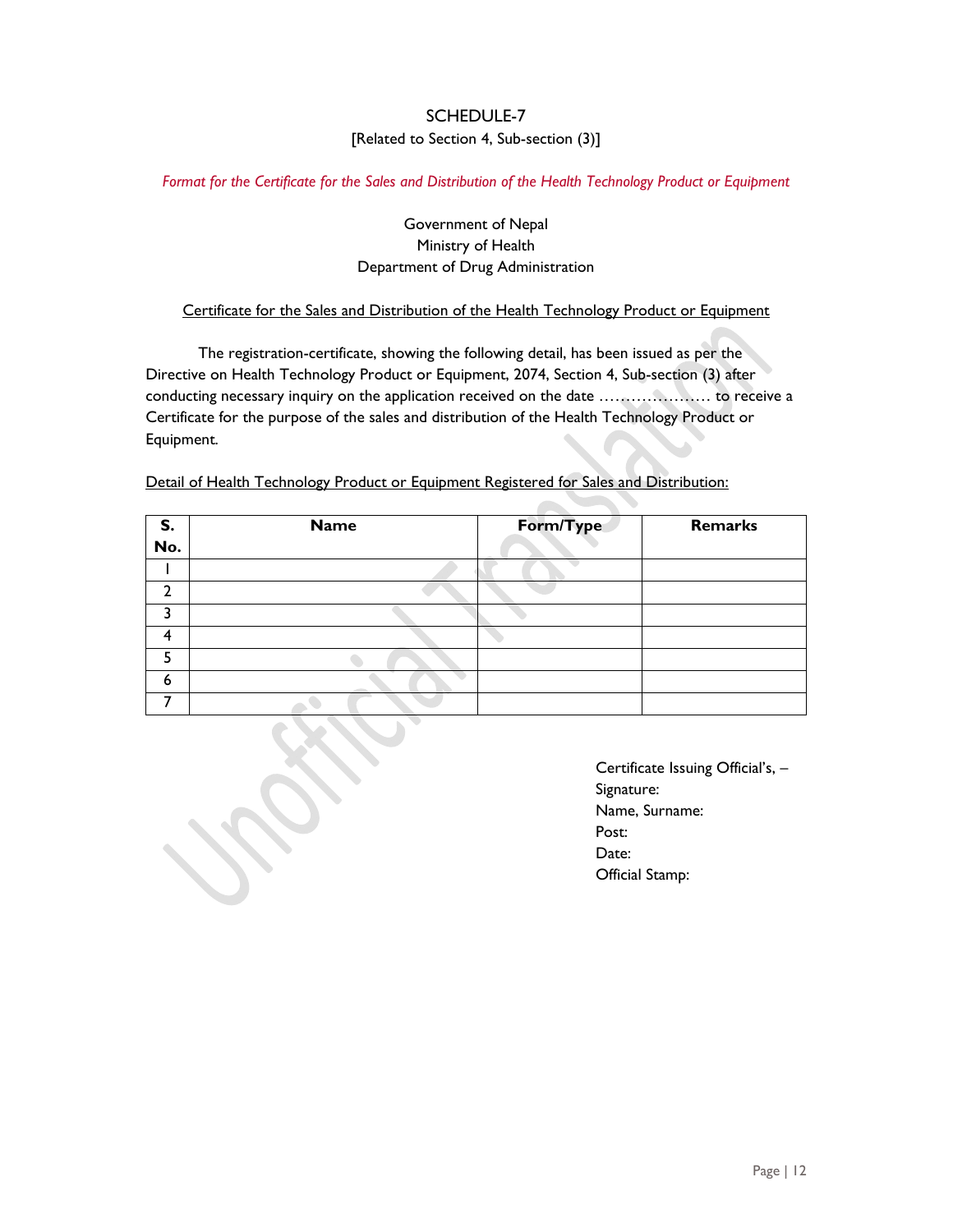# SCHEDULE-8 [Related to Section 5, Sub-section (1)]

### *Application Format for the Certificate for the Operation of Sales Centre, Firm or Shop for the Health Technology Product or Equipment*

Mr. Director General, Department of Drug Administration.

Dear Sir,

 Since wanting to receive a Certificate for the registration of the following sales centre/firm/shop for the sales and distribution of the following Health Technology Product or Equipment that I/we submit this application showing the following detail in accordance with the Directive on Health Technology Product or Equipment, 2074, Section 5, Sub-section (1).

1. Detail of the Sales Centre, Firm or Shop for the Sales and Distribution of the Health Technology Product or Equipment:

| <b>Name</b> | Location | Owner's Name,<br><b>Surname</b> | Owner's<br><b>Address</b> | <b>Estimated</b><br>Capital | <b>Remarks</b> |
|-------------|----------|---------------------------------|---------------------------|-----------------------------|----------------|
|             |          |                                 |                           |                             |                |
|             |          |                                 |                           |                             |                |

2. Type of Sales and Distribution of the Health Technology Product or Equipment: Retail/Wholesale

Applicant's, – Signature: Name, Surname: Address: Date: